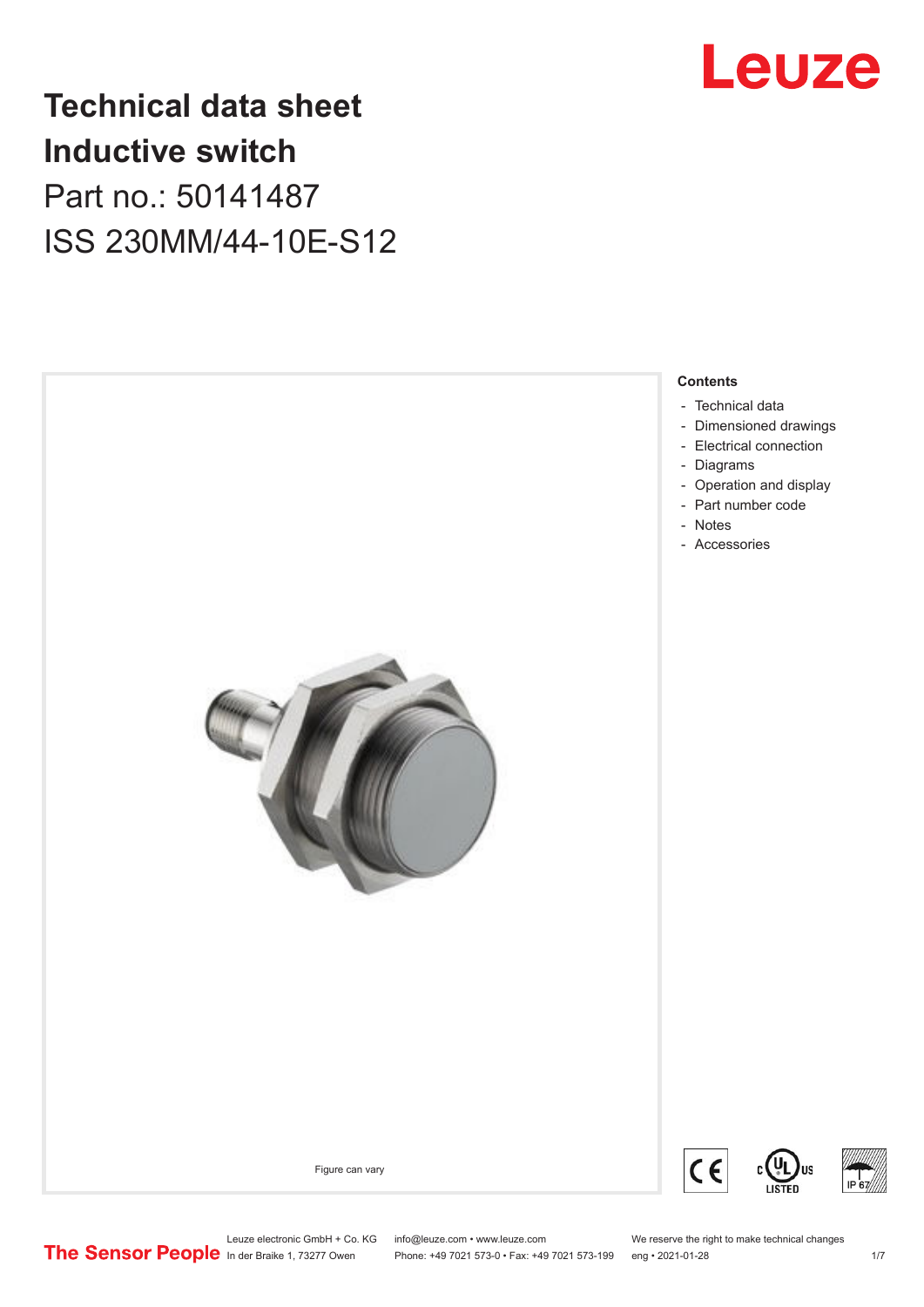### <span id="page-1-0"></span>**Technical data**

# **Leuze**

|                              | Basic data                                     |                              |
|------------------------------|------------------------------------------------|------------------------------|
|                              | <b>Series</b>                                  | 230                          |
|                              | Typ. operating range limit S <sub>n</sub>      | 10 mm                        |
|                              | <b>Operating range S</b>                       | $08.1$ mm                    |
|                              | <b>Special version</b>                         |                              |
|                              |                                                |                              |
|                              | <b>Special version</b>                         | Antivalent                   |
|                              | <b>Characteristic parameters</b>               |                              |
|                              | <b>MTTF</b>                                    | 850 years                    |
|                              | <b>Electrical data</b>                         |                              |
|                              | <b>Protective circuit</b>                      | Polarity reversal protection |
|                              |                                                | Short circuit protected      |
|                              |                                                | <b>Transient protection</b>  |
|                              |                                                |                              |
|                              | Performance data                               |                              |
|                              | Supply voltage U <sub>B</sub>                  | 10  36 V, DC                 |
|                              | <b>Residual ripple</b>                         | 0  10 %, From U <sub>p</sub> |
|                              | <b>Open-circuit current</b>                    | $016$ mA                     |
|                              | Temperature drift, max. (in % of S.)           | 19 %                         |
|                              | Repeatability, max. (in % of S.)               | 10%                          |
|                              | <b>Switching hysteresis</b>                    | 20%                          |
|                              |                                                |                              |
|                              | <b>Outputs</b>                                 |                              |
|                              | Number of digital switching outputs 2 Piece(s) |                              |
|                              |                                                |                              |
|                              | <b>Switching outputs</b>                       |                              |
|                              | Voltage type                                   | DC                           |
|                              | Switching current, max.                        | 200 mA                       |
|                              | Residual current, max.                         | $0.05$ mA                    |
|                              | Voltage drop                                   | $\leq 2$ V                   |
|                              |                                                |                              |
|                              | Switching output 1                             |                              |
|                              | <b>Switching element</b>                       | Transistor, PNP              |
|                              | <b>Switching principle</b>                     | NO contact - Antivalent      |
|                              |                                                |                              |
|                              | <b>Switching output 2</b>                      |                              |
|                              | <b>Switching element</b>                       | Transistor, PNP              |
|                              | <b>Switching principle</b>                     | NC contact - Antivalent      |
|                              | <b>Timing</b>                                  |                              |
|                              |                                                |                              |
|                              | <b>Switching frequency</b>                     | 1,000 Hz                     |
|                              | <b>Readiness delay</b>                         | 50 ms                        |
|                              | <b>Connection</b>                              |                              |
| <b>Number of connections</b> |                                                | 1 Piece(s)                   |
|                              |                                                |                              |
|                              | <b>Connection 1</b>                            |                              |
|                              | <b>Function</b>                                | Signal OUT                   |
|                              |                                                | Voltage supply               |
|                              | <b>Type of connection</b>                      | Connector                    |
|                              | <b>Thread size</b>                             | M <sub>12</sub>              |
|                              | <b>Type</b>                                    | Male                         |
|                              | <b>Material</b>                                | Metal                        |
|                              | No. of pins                                    | 4 -pin                       |
|                              | Encoding                                       | A-coded                      |

| <b>Mechanical data</b>                                        |                                 |
|---------------------------------------------------------------|---------------------------------|
| Design                                                        | Cylindrical                     |
| <b>Thread size</b>                                            | M30 x 1.5 mm                    |
| Dimension (Ø x L)                                             | 30 mm x 55 mm                   |
| <b>Type of installation</b>                                   | Embedded                        |
| <b>Housing material</b>                                       | Metal                           |
| <b>Metal housing</b>                                          | Nickel-plated brass             |
| <b>Sensing face material</b>                                  | Plastic, Polybutylene (PBT)     |
| Net weight                                                    | 68 g                            |
| <b>Housing color</b>                                          | Gray                            |
|                                                               | Silver                          |
| <b>Type of fastening</b>                                      | Mounting thread                 |
| <b>Standard measuring plate</b>                               | 30 x 30 mm <sup>2</sup> , Fe360 |
| <b>Operation and display</b>                                  |                                 |
| Type of display                                               | LED                             |
| <b>Number of LEDs</b>                                         | 1 Piece(s)                      |
|                                                               |                                 |
| Environmental data                                            |                                 |
| Ambient temperature, operation                                | $-4070 °C$                      |
| Ambient temperature, storage                                  | $-40$ 80 °C                     |
|                                                               |                                 |
| <b>Certifications</b>                                         |                                 |
| Degree of protection                                          | IP 67                           |
| <b>Protection class</b>                                       | $\mathbf{II}$                   |
| <b>Certifications</b>                                         | c UL US                         |
| Test procedure for EMC in accordance EN 61000-4-2, -3, -4, -8 |                                 |
| with standard                                                 |                                 |
| <b>Correction factors</b>                                     |                                 |
| <b>Aluminum</b>                                               | 0.5                             |
| <b>Stainless steel</b>                                        | 0.7                             |
| Copper                                                        | 0.3                             |
| <b>Brass</b>                                                  | 0.5                             |
| Fe360 steel                                                   | 1                               |
|                                                               |                                 |
| <b>Classification</b>                                         |                                 |
| <b>Customs tariff number</b>                                  | 85365019                        |
| eCl@ss 5.1.4                                                  | 27270101                        |
| eCl@ss 8.0                                                    | 27270101                        |
| eCl@ss 9.0                                                    | 27270101                        |
| eCl@ss 10.0                                                   | 27270101                        |
| eCl@ss 11.0                                                   | 27270101                        |
| <b>ETIM 5.0</b>                                               | EC002714                        |
| <b>ETIM 6.0</b>                                               | EC002714                        |
| <b>ETIM 7.0</b>                                               | EC002714                        |
|                                                               |                                 |
|                                                               |                                 |
|                                                               |                                 |
|                                                               |                                 |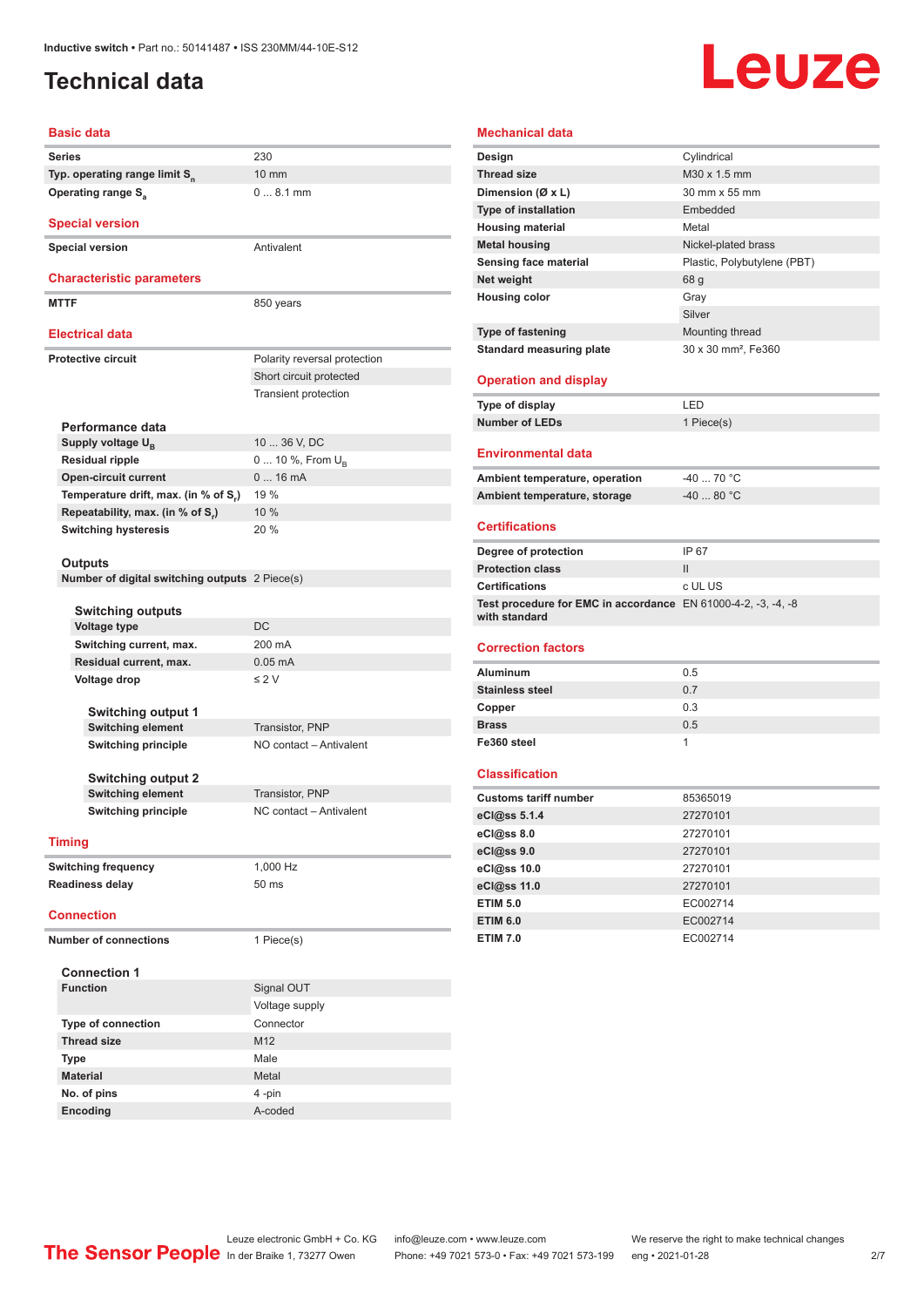<span id="page-2-0"></span>**Inductive switch •** Part no.: 50141487 **•** ISS 230MM/44-10E-S12

#### **Dimensioned drawings**

All dimensions in millimeters

Leuze





# **Electrical connection**

**Connection 1**

| Signal OUT     |
|----------------|
| Voltage supply |
| Connector      |
| M12            |
| Male           |
| Metal          |
| 4-pin          |
| A-coded        |
|                |

### **Pin Pin assignment 1** V+

| GND<br>3<br>OUT <sub>1</sub><br>$\overline{4}$ | $\overline{2}$ | OUT <sub>2</sub> |
|------------------------------------------------|----------------|------------------|
|                                                |                |                  |
|                                                |                |                  |

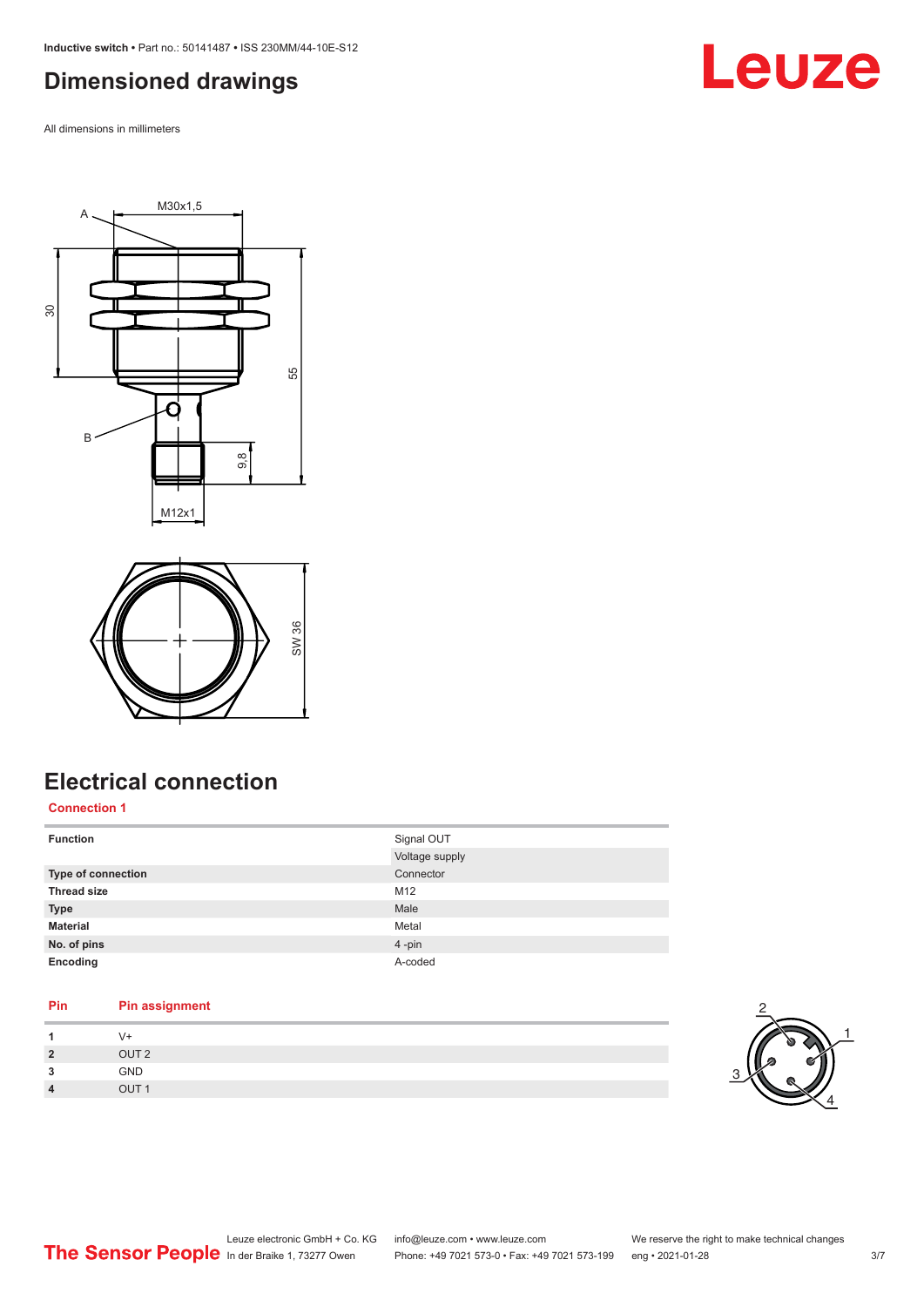#### <span id="page-3-0"></span>**Diagrams**

# Leuze

#### Embedded installation



S<sub>n</sub> [mm] Typ. operating range limit d Diameter / distance

### **Operation and display**

| <b>LED</b> | Display                  | <b>Meaning</b>                   |
|------------|--------------------------|----------------------------------|
|            | Yellow, continuous light | Switching output/switching state |
|            | Yellow, flashing         | Overload - output                |

#### **Part number code**

Part designation: **ISX YYY ZZ/AAA.BB-CCC-DDD-DDD**

| <b>ISX</b> | Operating principle / construction<br>IS: inductive switch, standard design<br>ISS: inductive switch, short construction                                                                                                                                                                                                                                                                                                                                                                                                                         |
|------------|--------------------------------------------------------------------------------------------------------------------------------------------------------------------------------------------------------------------------------------------------------------------------------------------------------------------------------------------------------------------------------------------------------------------------------------------------------------------------------------------------------------------------------------------------|
| <b>YYY</b> | <b>Series</b><br>203: series with $\varnothing$ 3 mm<br>204: series with $\varnothing$ 4 mm<br>205: series with M5 x 0.5 external thread<br>206: series with $\varnothing$ 6.5 mm<br>208: series with M8 x 1 external thread<br>212: series with M12 x 1 external thread<br>218: series with M18 x 1 external thread<br>230: series with M30 x 1.5 external thread<br>240: series in cubic design<br>244: series in cubic design<br>255: series with 5 x 5 mm <sup>2</sup> cross section<br>288: series with 8 x 8 mm <sup>2</sup> cross section |
| <b>ZZ</b>  | Housing / thread<br>MM: metal housing (active surface: plastic) / metric thread<br>FM: full-metal housing (active surface: stainless steel AISI 316L) / metric thread<br>MP: metal housing (active surface: plastic) / smooth (without thread)                                                                                                                                                                                                                                                                                                   |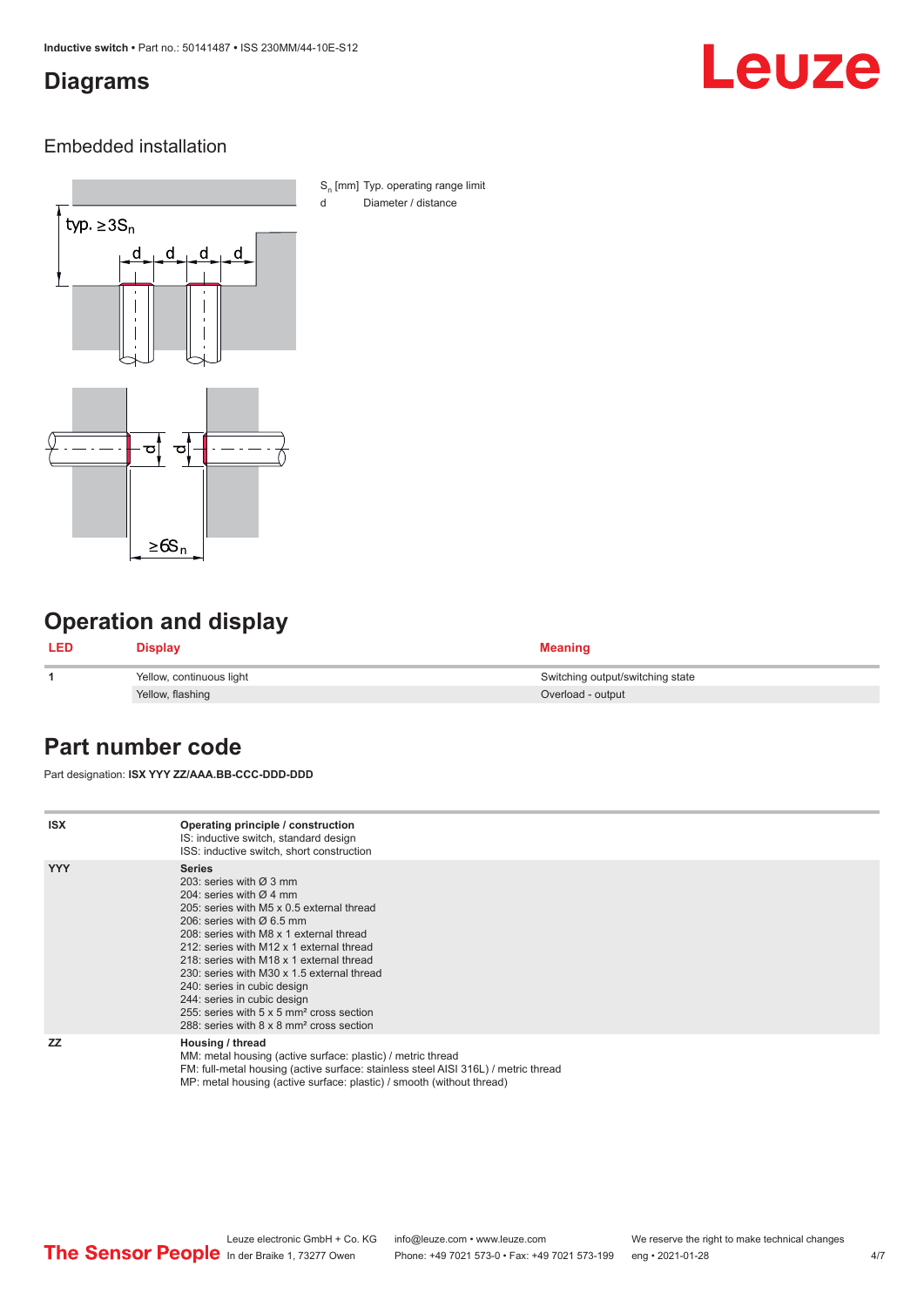#### <span id="page-4-0"></span>**Part number code**

# Leuze

| AAA        | Output current / supply<br>4NO: PNP transistor, NO contact<br>4NC: PNP transistor, NC contact<br>2NO: NPN transistor, NO contact<br>2NC: NPN transistor, NC contact<br>1NO: relay, NO contact / AC/DC<br>1NC: relay, NC contact / AC/DC<br>44: 2 PNP transistor switching outputs, antivalent (NO + NC)<br>22: 2 NPN transistor switching outputs, antivalent (NO + NC)                                                                                                                                                                                                                                                                                                                                                                                                                                                                                                                                                                                                                                                                                                                                                                                                                                                                                                                                                                                                                                                                                                                           |
|------------|---------------------------------------------------------------------------------------------------------------------------------------------------------------------------------------------------------------------------------------------------------------------------------------------------------------------------------------------------------------------------------------------------------------------------------------------------------------------------------------------------------------------------------------------------------------------------------------------------------------------------------------------------------------------------------------------------------------------------------------------------------------------------------------------------------------------------------------------------------------------------------------------------------------------------------------------------------------------------------------------------------------------------------------------------------------------------------------------------------------------------------------------------------------------------------------------------------------------------------------------------------------------------------------------------------------------------------------------------------------------------------------------------------------------------------------------------------------------------------------------------|
| <b>BB</b>  | Special equipment<br>n/a: no special equipment<br>5F: food version<br>5: housing material V2A (1.4305, AISI 303)                                                                                                                                                                                                                                                                                                                                                                                                                                                                                                                                                                                                                                                                                                                                                                                                                                                                                                                                                                                                                                                                                                                                                                                                                                                                                                                                                                                  |
| <b>CCC</b> | Measurement range / type of installation<br>1E0: typ. range limit 1.0 mm / embedded installation<br>1E5: typ. range limit 1.5 mm / embedded installation<br>2E0: typ. range limit 2.0 mm / embedded installation<br>3E0: typ. range limit 3.0 mm / embedded installation<br>4E0: typ. range limit 4.0 mm / embedded installation<br>5E0: typ. range limit 5.0 mm / embedded installation<br>6E0: typ. range limit 6.0 mm / embedded installation<br>8E0: typ. range limit 8.0 mm / embedded installation<br>10E: typ. range limit 10.0 mm / embedded installation<br>12E: typ. range limit 12.0 mm / embedded installation<br>15E: typ. range limit 15.0 mm / embedded installation<br>20E: typ. range limit 20.0 mm / embedded installation<br>22E: typ. range limit 22.0 mm / embedded installation<br>2N5: typ. range limit 2.5 mm / non-embedded installation<br>4N0: typ. range limit 4.0 mm / non-embedded installation<br>8N0: typ. range limit 8.0 mm / non-embedded installation<br>10N: typ. range limit 10.0 mm / non-embedded installation<br>12N: typ. range limit 12.0 mm / non-embedded installation<br>14N: typ. range limit 14.0 mm / non-embedded installation<br>15N: typ. range limit 15.0 mm / non-embedded installation<br>20N: typ. range limit 20.0 mm / non-embedded installation<br>22N: typ. range limit 22.0 mm / non-embedded installation<br>25N: typ. range limit 25.0 mm / non-embedded installation<br>40N: typ. range limit 40.0 mm / non-embedded installation |
| <b>DDD</b> | <b>Electrical connection</b><br>n/a: cable, standard length 2000 mm<br>S12: M12 connector, 4-pin, axial<br>200-S12: cable, length 200 mm with M12 connector, 4-pin, axial<br>200-S8.3: cable, length 200 mm with M8 connector, 3-pin, axial<br>S8.3: M8 connector, 3-pin, axial<br>005-S8.3: cable, length 500 mm with M8 connector, 3-pin, axial<br>050: cable, standard length 5000 mm, 3-wire                                                                                                                                                                                                                                                                                                                                                                                                                                                                                                                                                                                                                                                                                                                                                                                                                                                                                                                                                                                                                                                                                                  |

#### **Notes**

| <b>Observe intended use!</b>                                                                                                                                                                                                  |
|-------------------------------------------------------------------------------------------------------------------------------------------------------------------------------------------------------------------------------|
| $\%$ This product is not a safety sensor and is not intended as personnel protection.<br>$\%$ The product may only be put into operation by competent persons.<br>♦ Only use the product in accordance with its intended use. |



 $\%$  For UL applications, use is only permitted in Class 2 circuits in accordance with the NEC (National Electric Code).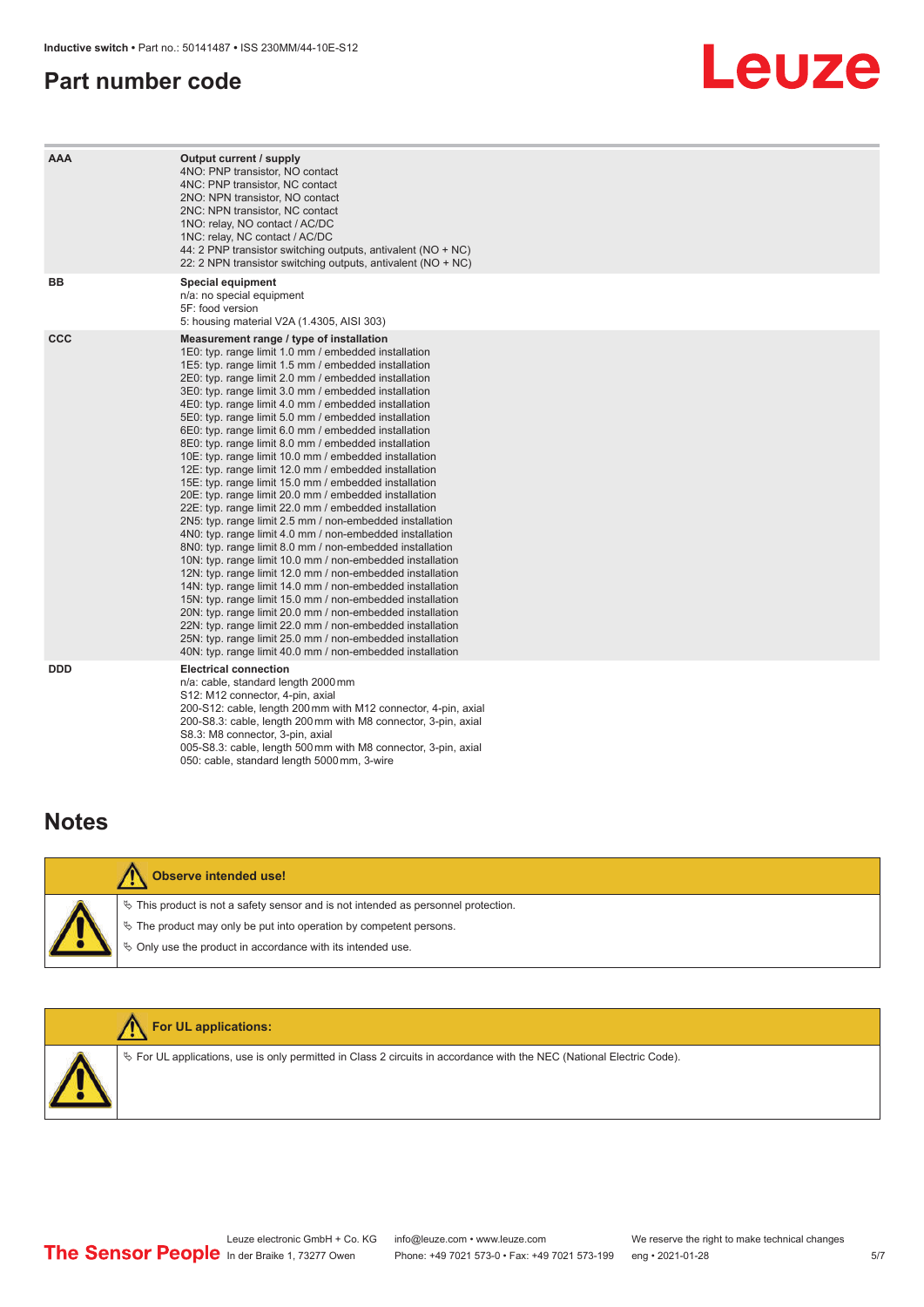#### **Accessories**

# Leuze

# Connection technology - Connection cables

|  |  | Part no. | <b>Designation</b>     | <b>Article</b>   | <b>Description</b>                                                                                                                                         |
|--|--|----------|------------------------|------------------|------------------------------------------------------------------------------------------------------------------------------------------------------------|
|  |  | 50130654 | KD U-M12-4A-P1-<br>020 | Connection cable | Connection 1: Connector, M12, Axial, Female, A-coded, 4-pin<br>Connection 2: Open end<br>Shielded: No<br>Cable length: 2,000 mm<br>Sheathing material: PUR |
|  |  | 50130657 | KD U-M12-4A-P1-<br>050 | Connection cable | Connection 1: Connector, M12, Axial, Female, A-coded, 4-pin<br>Connection 2: Open end<br>Shielded: No<br>Cable length: 5,000 mm<br>Sheathing material: PUR |
|  |  | 50130648 | KD U-M12-4A-V1-<br>020 | Connection cable | Connection 1: Connector, M12, Axial, Female, A-coded, 4-pin<br>Connection 2: Open end<br>Shielded: No<br>Cable length: 2,000 mm<br>Sheathing material: PVC |
|  |  | 50130652 | KD U-M12-4A-V1-<br>050 | Connection cable | Connection 1: Connector, M12, Axial, Female, A-coded, 4-pin<br>Connection 2: Open end<br>Shielded: No<br>Cable length: 5,000 mm<br>Sheathing material: PVC |

### Mounting technology - Mounting brackets

| Part no. | <b>Designation</b> | <b>Article</b>   | <b>Description</b>                                                                                                                                                                                                             |
|----------|--------------------|------------------|--------------------------------------------------------------------------------------------------------------------------------------------------------------------------------------------------------------------------------|
| 50113510 | BT D30M.5          | Mounting bracket | Diameter, inner: 30.2 mm<br>Design of mounting device: Angle, L-shape<br>Fastening, at system: Through-hole mounting<br>Mounting bracket, at device: Screw type<br>Type of mounting device: Rigid<br>Material: Stainless steel |

### Mounting technology - Other

| Part no. | <b>Designation</b> | <b>Article</b> | <b>Description</b>                                                                                                                                                                                                                                                             |
|----------|--------------------|----------------|--------------------------------------------------------------------------------------------------------------------------------------------------------------------------------------------------------------------------------------------------------------------------------|
| 50132730 | AC D30M-CS         | Clamp          | Diameter, inner: 30 mm<br>Design of mounting device: Mounting clamp<br>Fastening, at system: Screw type, Through-hole mounting<br>Mounting bracket, at device: insertable, Clampable with limit stop<br>Type of mounting device: Clampable, With limit stop<br>Material: Metal |
| 50111503 | <b>MC 030K</b>     | Clamp          | Diameter, inner: 30 mm<br>Design of mounting device: Mounting clamp<br>Fastening, at system: Through-hole mounting<br>Mounting bracket, at device: Clampable<br>Type of mounting device: Rigid<br>Material: Plastic                                                            |